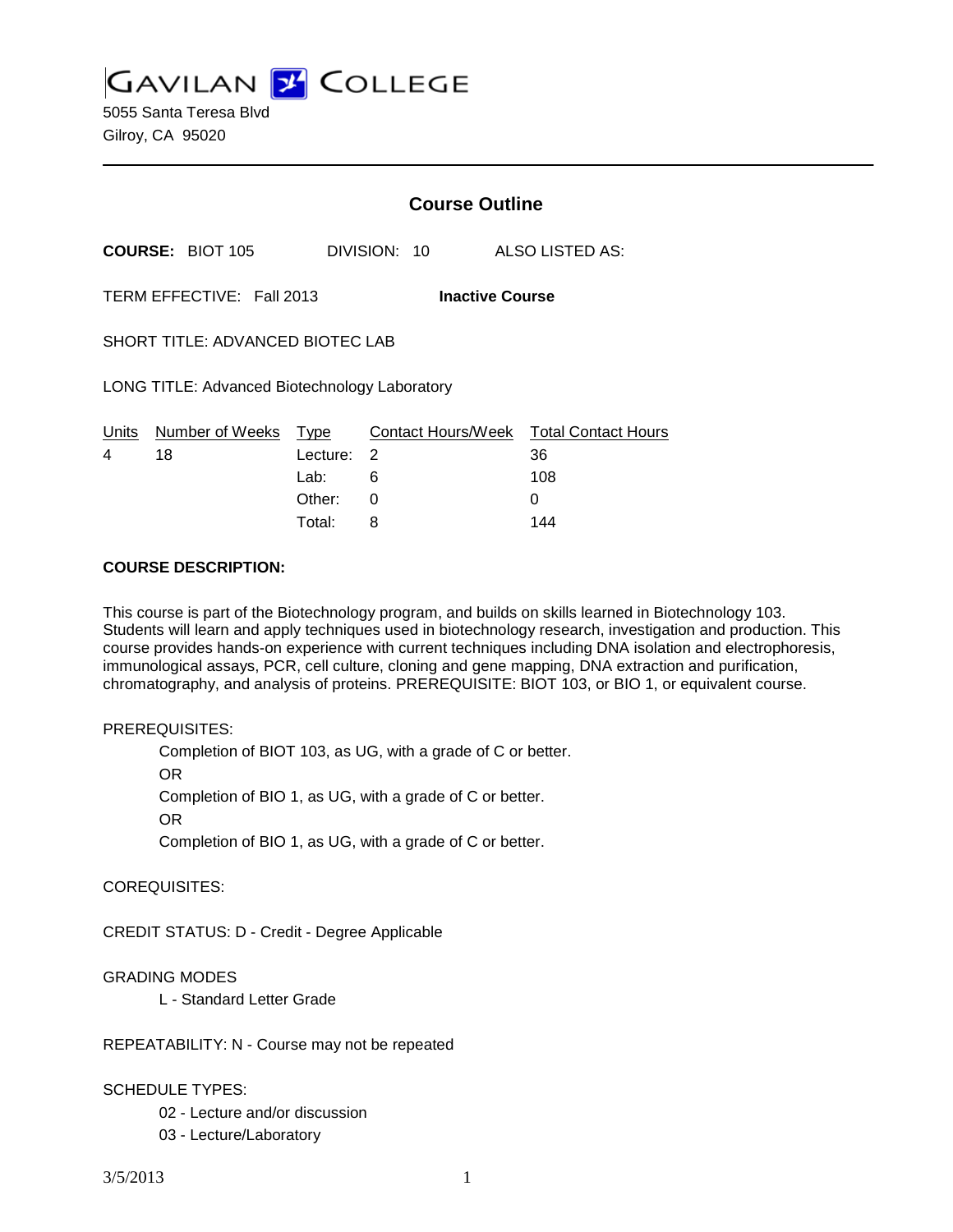# **STUDENT LEARNING OUTCOMES:**

1. Review and apply previously acquired laboratory skills (including but not limited to aseptic technique, reagent, media and buffer preparation) ability to write and perform calculations to conduct experiments. ILO: 2,7

Measure: demonstration

2. Use appropriate techniques (including but not limited to use of

restriction enzymes, electrophoresis and computer programs) to isolate,

purify and analyze DNA and RNA.

ILO: 7, 2, 4

Measure: demonstration, written exam, project (experiments, lab notebook)

3. Describe and demonstrate use of PCR to amplify and analyze DNA. ILO: 7, 2, 4

Measure: demonstration, written exam, project

4. Discuss and demonstrate the use of techniques (including but not limited to electrophoresis, Western blotting, ELISA and computer

programs) to analyze proteins.

ILO: 7, 4, 2

Measure: demonstration, written exam, project

5. Discuss the relationship between the development of biotechnology

as a science and the increased understanding of life processes.

ILO: 7, 2

Measure: written exam

6. Describe techniques used to construct recombinant DNA.

ILO: 7, 2

Measure: demonstration, written exam

7. Discuss the application of biotechnology to human genetics.

ILO: 2, 7

Measure: written exam

8. Describe the relationship between biotechnology and agriculture,

medicine and industry.

ILO: 2, 7

Measure: written exam

# **CONTENT, STUDENT PERFORMANCE OBJECTIVES, OUT-OF-CLASS ASSIGNMENTS**

Inactive Course: 02/25/2013

1 lec Hours

History of Biotechnology: Students will be able to discuss the development of biotechnology or molecular biology as a science. Students will be able to describe how biotechnology incorporates physics and chemistry with direct observation of natural phenomena. Students will be able to relate historical events in molecular biology to the increased understanding of the biological world. Assignment: Read text and answer homework questions.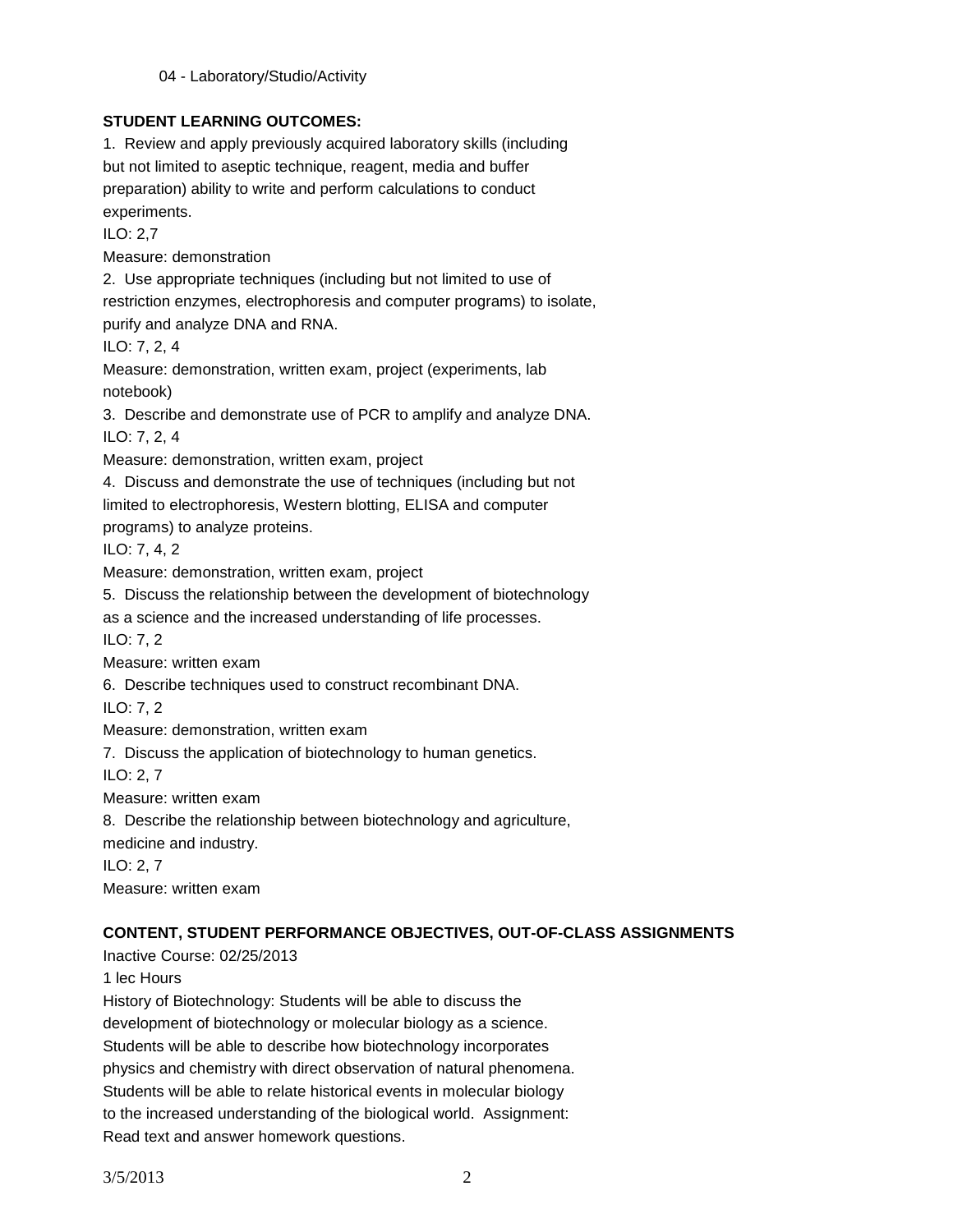### 3 lab Hours

Review of biotechnology laboratory techniques: Students will be able to demonstrate techniques used in biotechnology, including safe lab protocol, micropipetting, microscope use, isolation and aseptic transfer of bacteria. Note: a lab notebook will be kept throughout the semester

5 lec Hours

Mendelian genetics; Discovery of DNA as the genetic material; Chemistry of biology

Students will be able to solve problems in demonstrating phenotype and genotype ratios. Students will be able to describe the four basic classes of biological molecules and their relationship to biological function. Students will be able to describe protein structure, protein synthesis and the relationship between DNA, RNA and protein. Students will be able to describe techniques used in protein analysis. Assignment: Read text and answer homework questions (Problem sheet:

genetics, atomic and molecular structure of biological molecules) 6 lab Hours

PAGE: Use of polyacrylamide gel electrophoresis to analyze protein: Students will demonstrate techniques used in PAGE, and characterize proteins using PAGE.

4 lecture Hours Basic tools of biotechnology: Students will be abl e

to discuss the use of restriction endonucleases to construct recombinant DNA, and the use of endonucleases and electrophoresis to analyze DNA. Students will be able to describe the process of transformation in bacteria and the role of plasmids as vectors of foreign DNA. Assignment: Read text and answer homework questions. (Problem set: use photographs of gels to determine fragment length and construct restriction maps.)

6 lab Hours Use of the spectrophotometer in protein analysis: Students will demonstrate the use of a spectrophotometer and analyze protein samples using a spectrophotometer.

6 lab Hours

DNA restriction analysis: Students will be able to analyze DNA using restriction endonucleases and electrophoresis.

6 lab Hours

Effects of DNA methylation on restriction: Students will be able demonstrate the effects of methylation in protecting DNA from restriction enzymes.

### 6 lec Hours

Advanced tools of biotechnology: Students will be able to define the term genomic library, and explain the use of bacteriophage vectors in creating genomic libraries. Students will be able to describe the role of probes and nucleic acid hybridization in analyzing a gene library. Students will be able to differentiate between DNA and cDNA. Students will be able to discuss hybridomas and the production of monoclonal antibodies. Students will be able to describe Southern and Northern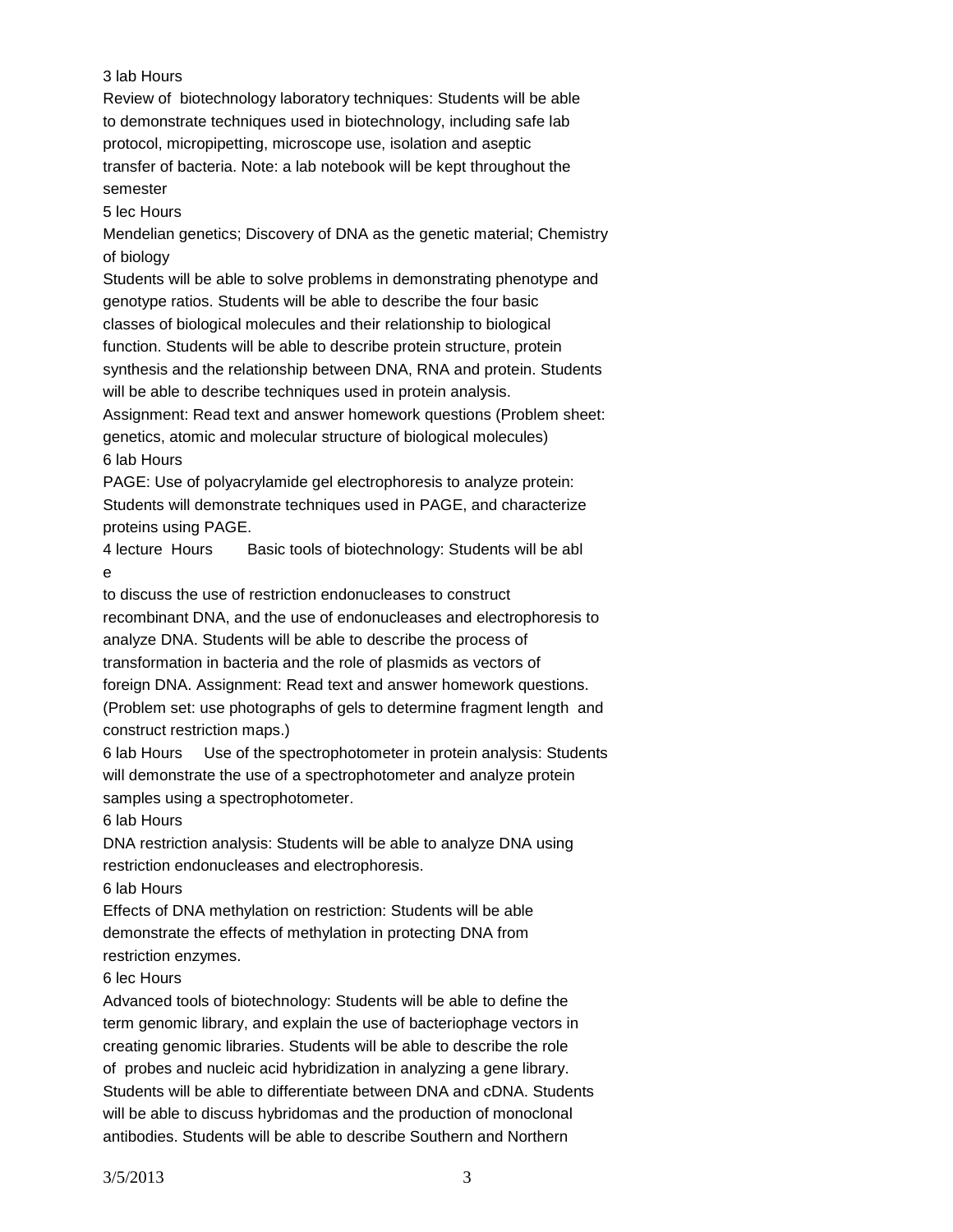blotting and their applications. Assignment: Read text and develop a list of study questions.

6 lab Hours

Transformation of bacteria using plasmid DNA: Students will transform

E. coli using plasmid DNA containing genes for antibiotic resistance.

6 lab Hours

Purification and Identification of plasmid DNA: Students will harvest and purify DNA from transformed bacteria. The purified DNA will be analyzed using restriction endonucleases and electrophoresis. 3 lec Hours

Gene Regulation in Development: Students will be able to discuss the mechanisms of control of gene expression, and relate these concepts to both embryonic development and biotechnology. Assignment: read text and develop an outline of important concepts.

## 9 lab Hours

Harvest of amylase, dialysis to buffer solution, ion exchange chromatography: Students will demonstrate techniques used to harvest protein from transformed bacteria, and the use of ion exchange chromatography to purify a protein.

## 3 lab Hours

Use of SDS-PAGE to identify protein: Students will use SDS-PAGE to determine if purification of protein using ion exchange chromatography was successful.

## 2 lec Hours

Molecular Biology of Cancer: Students will be able to describe the role of viruses in mammalian cancer. Students will be able to explain the oncogene theory. Students will be able to discuss possible mechanisms for oncogene activation. Assignment: Read text and answer homework questions.

## 6 lab Hours

Recombination of antibiotic resistance genes: Students will produce recombinant plasmids with multiple antibiotic resistance genes. Students will demonstrate use of restriction enzymes and ligation to produce recombinant plasmids, and use electrophoresis to demonstrate proper cutting and ligation.

## 6 lab Hours

Transformation of E. coli with recombinant DNA: Students will employ techniques to transform E. coli using recombinant plasmids produced in a previous lab. Students will demonstrate the use of positive selection to confirm that transformation has occurred.

# 5 lec Hours

Application of Biotechnology to Human Genetics: Students will describe and discuss the use of techniques such as PCR, use of restriction enzymes and electrophoresis, recombinant DNA technology and the application of these techniques to the Human Genome project, gene therapy, DNA fingerprinting and other uses. Assignment: Read text and outline chapter.

3 lab Hours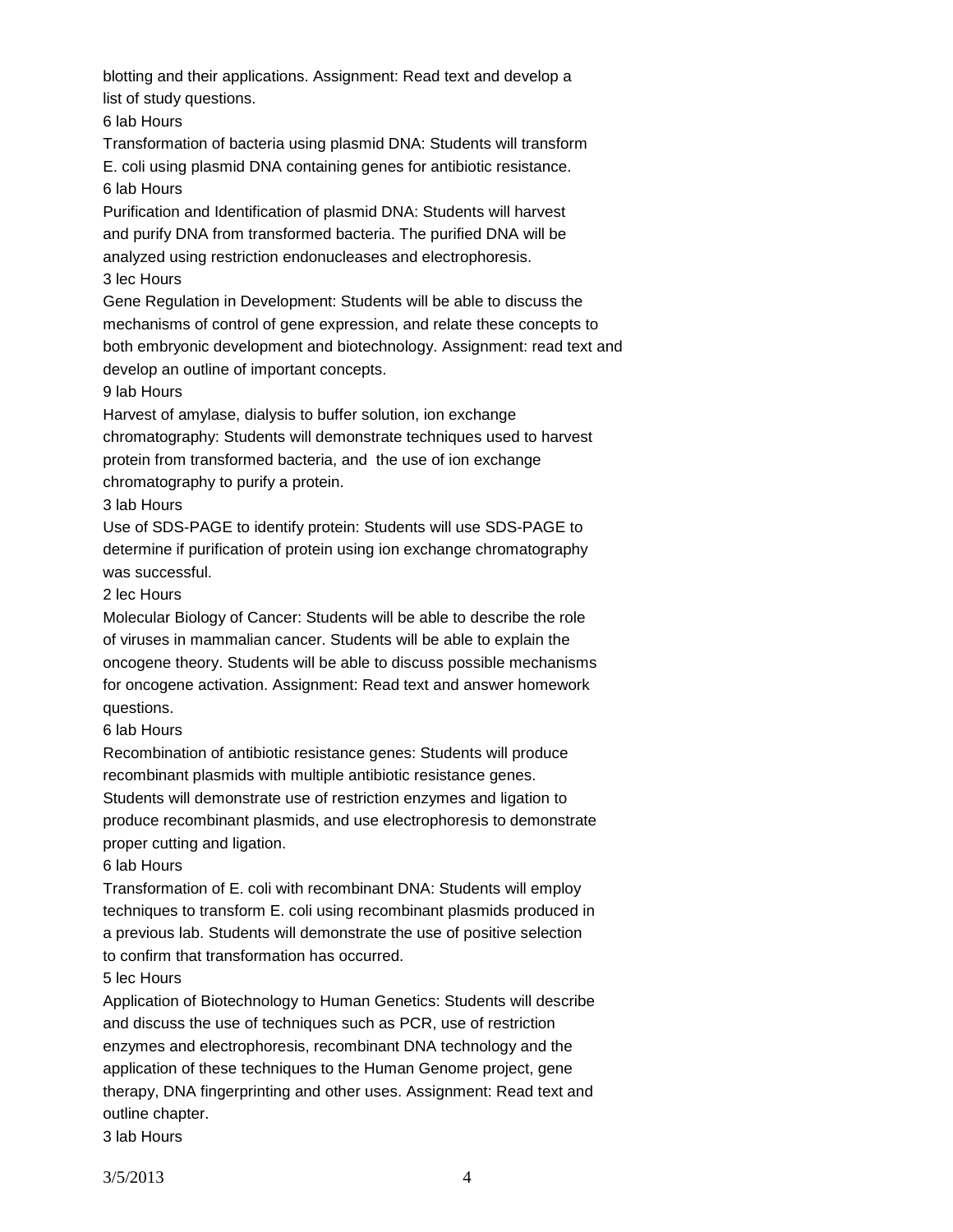Replica plating to identify mixed E. coli populations: Students will employ replica plating technique to distinguish between single and dual-resistant colonies from the transformation experiment. 6 lab Hours

Purification and identification of recombinant DNA: Students will isolate plasmid DNA from transformed colonies, then digest the plasmids with restriction enzymes and electrophorese the fragments to analyze the DNA.

#### 6 lab Hours

Southern Blotting: Students will conduct a DNA-PAGE gel, and use the gel to demonstrate a Southern blot. The blot will be visualized and analyzed.

#### 6 lab Hours

Use of PCR to amplify regions of Lambda Phage DNA: Students will demonstrate the use of PCR to amplify a specific genome. Students will use electrophoresis to analyze PCR products.

#### 4 lec Hours

Application of biotechnology to agriculture, medicine and industry: Students will be able to discuss how manipulations of specific DNA and proteins within living cells have been used to adapt living things. Students will be able to describe techniques to genetically alter plants and animals. Students will be able to describe techniques used to produce products such as insulin that are sued in human medicine. Students will be able tot discuss the use of biotechnology in the development of vaccines, antiviral medications. Students will be able to discuss the potential for gene therapy. Assignment: Read text and develop a list of products that are produced using biotechnology. 6 lab Hours

Use of ELISA and Western Blotting to analyze proteins: Students will demonstrate ELIZA and Western blotting to identify proteins from different samples. Students will analyze results.

#### **METHODS OF INSTRUCTION:**

Methods of instruction include lecture with use of audio and visual aids, discussion; conduction of laboratory exercises both individually and groups.

#### **METHODS OF EVALUATION:**

The types of writing assignments required: Written homework Lab reports Essay exams Other: Lab notebook. The problem-solving assignments required: Homework problems Lab reports Exams The types of skill demonstrations required: None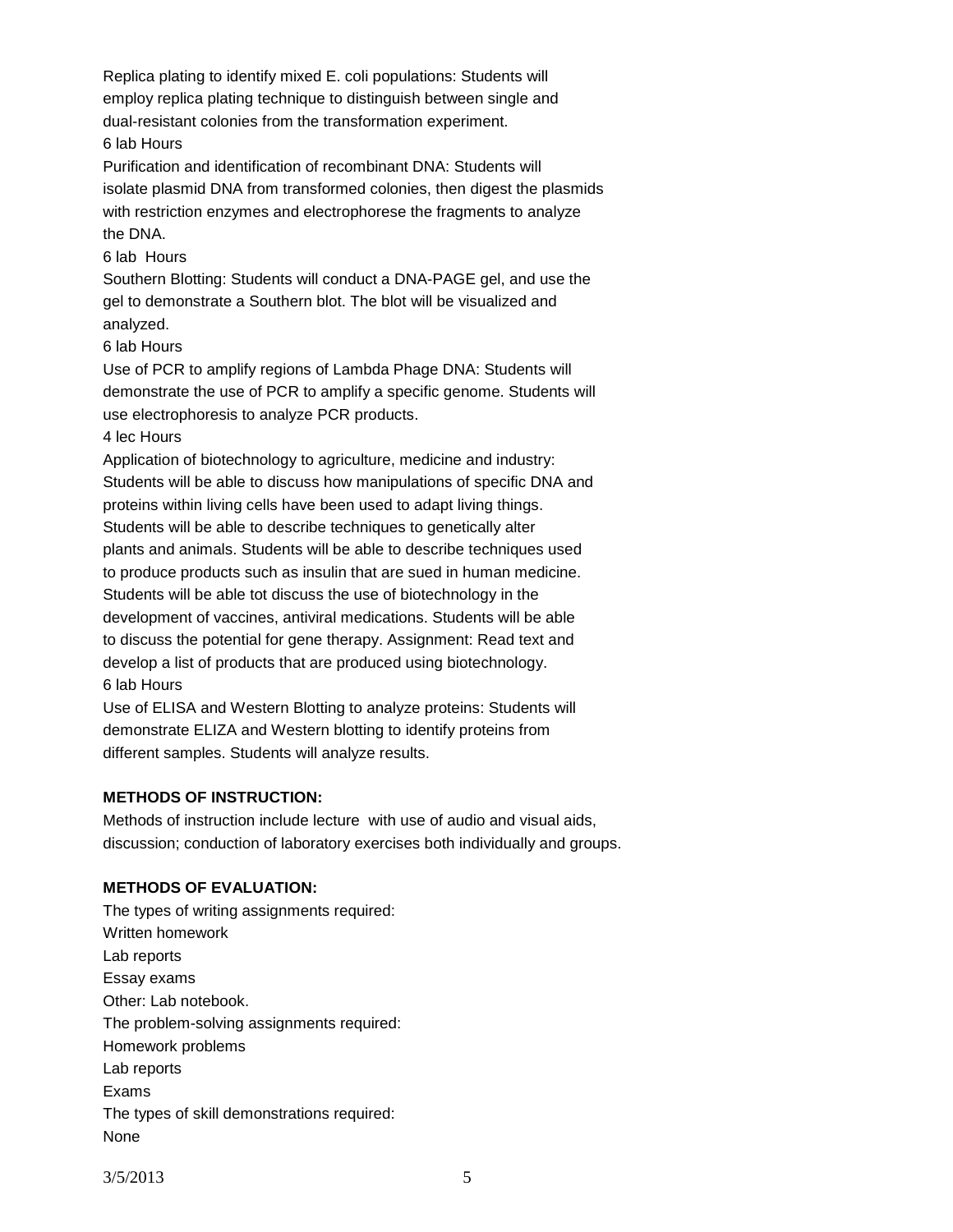The types of objective examinations used in the course: Multiple choice True/false Matching items Completion Other category: None The basis for assigning students grades in the course: Writing assignments: 20% - 35% Problem-solving demonstrations: 10% - 15% Skill demonstrations: 0% - 0% Objective examinations: 55% - 70% Other methods of evaluation: 0% - 0%

## **REPRESENTATIVE TEXTBOOKS:**

Required:

1. Micklos, David and Freyer, Greg, "DNA Science: A First Course" Cold Spring Harbor Laboratory Press, 2003

2. Daugherty, Ellyn, "Biotechnology: Science for the New Millennium", EMC Paradigm Publishing, 2006

3. Daugherty, Ellyn, "Biotechnology Laboratory Manual", EMC Paradigm Publishing, 2006

Reading level of text: 12 grade

Verified by: Mary McKenna

## **ARTICULATION and CERTIFICATE INFORMATION**

Associate Degree: CSU GE: IGETC: CSU TRANSFER: Transferable CSU, effective 200770 UC TRANSFER: Not Transferable

# **SUPPLEMENTAL DATA:**

Basic Skills: N Classification: A Noncredit Category: Y Cooperative Education: Program Status: 1 Program Applicable Special Class Status: N CAN: CAN Sequence: CSU Crosswalk Course Department: BIOT CSU Crosswalk Course Number: 105 Prior to College Level: Y Non Credit Enhanced Funding: N Funding Agency Code: Y In-Service: N